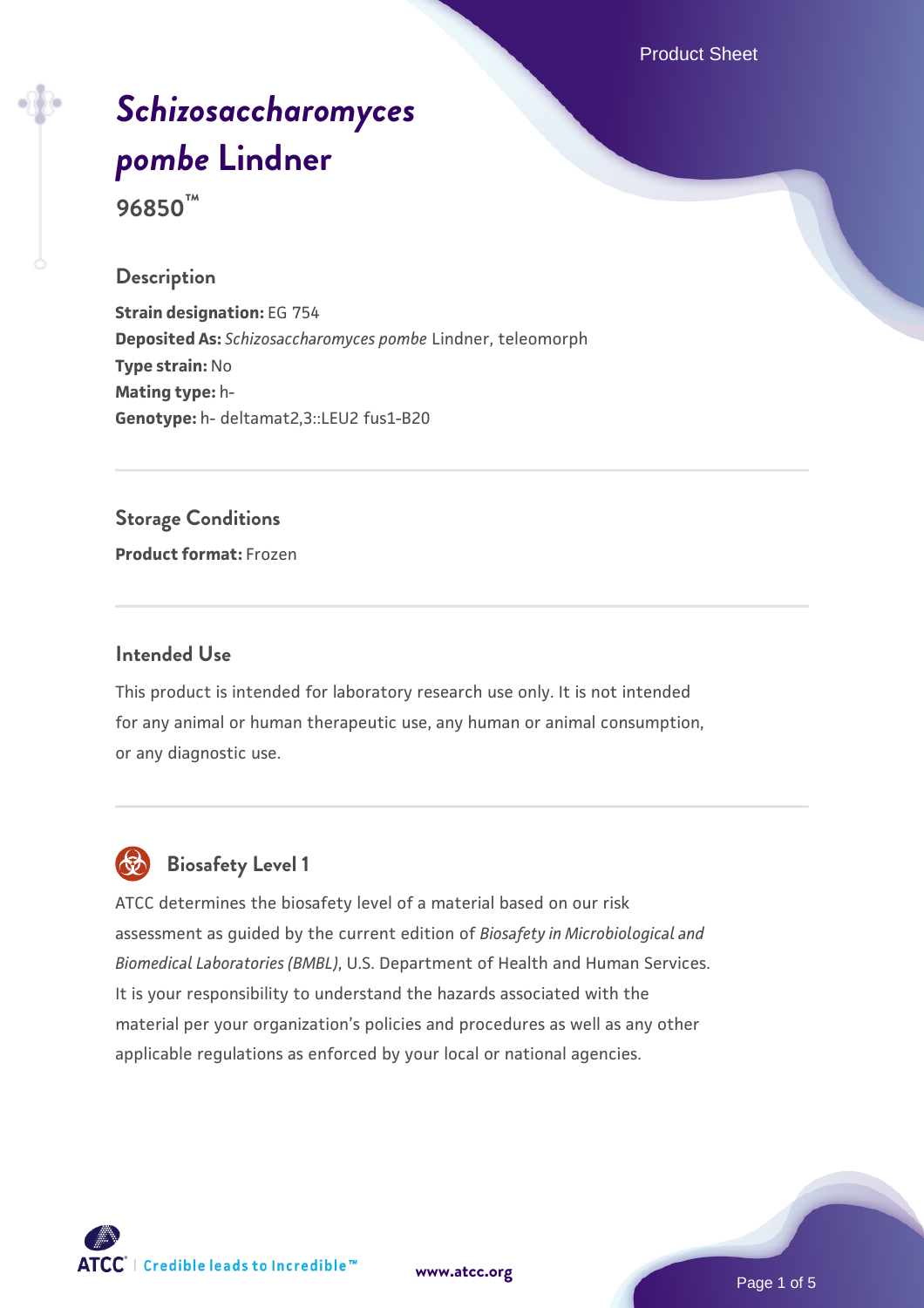#### **[Schizosaccharomyces pombe](https://www.atcc.org/products/96850)** [Lindner](https://www.atcc.org/products/96850) **Product Sheet** Product Sheet **96850**

ATCC highly recommends that appropriate personal protective equipment is always used when handling vials. For cultures that require storage in liquid nitrogen, it is important to note that some vials may leak when submersed in liquid nitrogen and will slowly fill with liquid nitrogen. Upon thawing, the conversion of the liquid nitrogen back to its gas phase may result in the vial exploding or blowing off its cap with dangerous force creating flying debris. Unless necessary, ATCC recommends that these cultures be stored in the vapor phase of liquid nitrogen rather than submersed in liquid nitrogen.

## **Certificate of Analysis**

For batch-specific test results, refer to the applicable certificate of analysis that can be found at www.atcc.org.

#### **Growth Conditions**

**Medium:**  [ATCC Medium 1245: YEPD](https://www.atcc.org/-/media/product-assets/documents/microbial-media-formulations/1/2/4/5/atcc-medium-1245.pdf?rev=705ca55d1b6f490a808a965d5c072196) **Temperature:** 25°C

#### **Material Citation**

If use of this material results in a scientific publication, please cite the material in the following manner: *Schizosaccharomyces pombe* Lindner (ATCC 96850)

#### **References**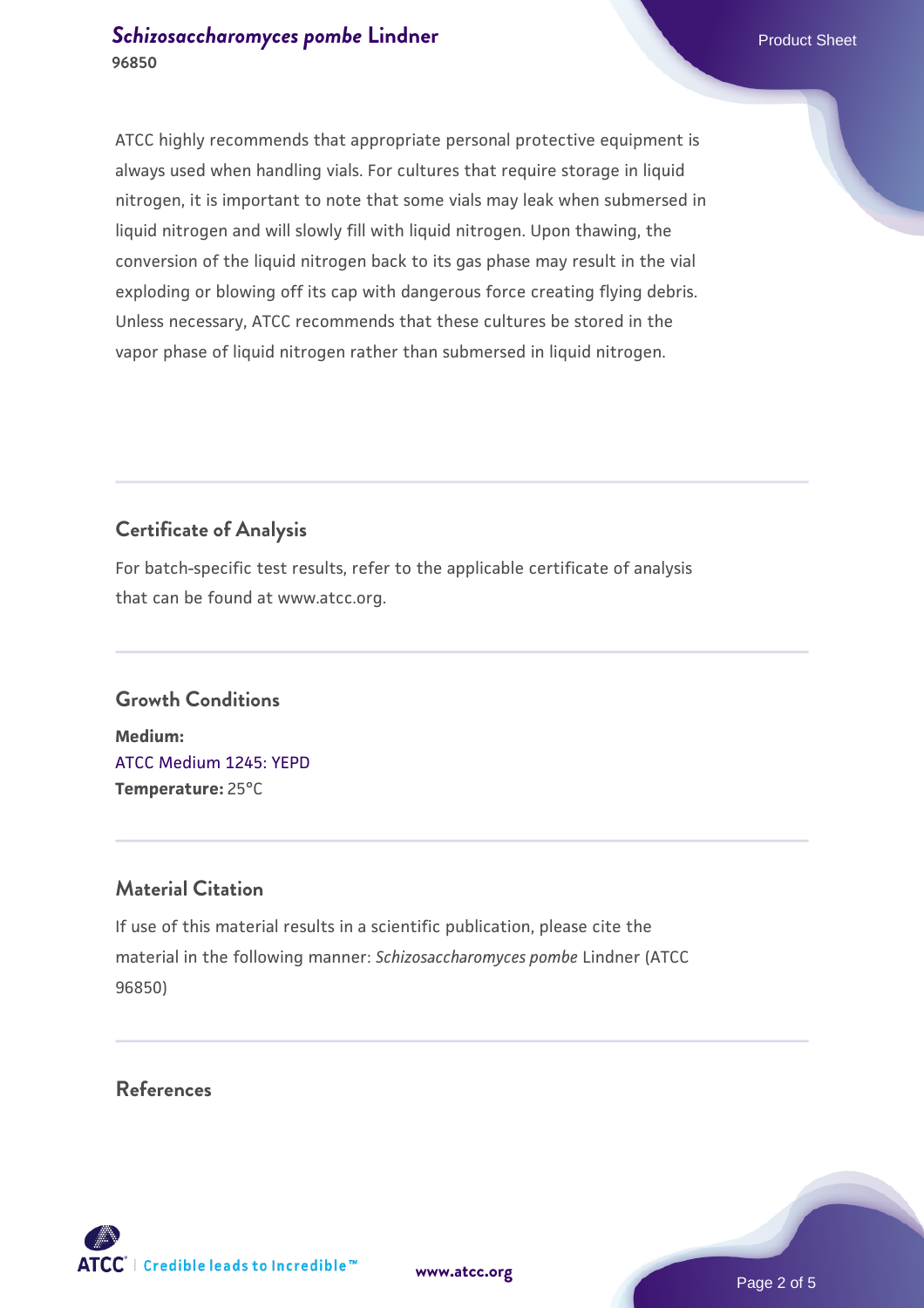#### **[Schizosaccharomyces pombe](https://www.atcc.org/products/96850)** [Lindner](https://www.atcc.org/products/96850) **Product Sheet** Product Sheet **96850**

References and other information relating to this material are available at www.atcc.org.

#### **Warranty**

The product is provided 'AS IS' and the viability of ATCC® products is warranted for 30 days from the date of shipment, provided that the customer has stored and handled the product according to the information included on the product information sheet, website, and Certificate of Analysis. For living cultures, ATCC lists the media formulation and reagents that have been found to be effective for the product. While other unspecified media and reagents may also produce satisfactory results, a change in the ATCC and/or depositor-recommended protocols may affect the recovery, growth, and/or function of the product. If an alternative medium formulation or reagent is used, the ATCC warranty for viability is no longer valid. Except as expressly set forth herein, no other warranties of any kind are provided, express or implied, including, but not limited to, any implied warranties of merchantability, fitness for a particular purpose, manufacture according to cGMP standards, typicality, safety, accuracy, and/or noninfringement.

#### **Disclaimers**

This product is intended for laboratory research use only. It is not intended for any animal or human therapeutic use, any human or animal consumption, or any diagnostic use. Any proposed commercial use is prohibited without a license from ATCC.

While ATCC uses reasonable efforts to include accurate and up-to-date information on this product sheet, ATCC makes no warranties or representations as to its accuracy. Citations from scientific literature and patents are provided for informational purposes only. ATCC does not warrant



**[www.atcc.org](http://www.atcc.org)**

Page 3 of 5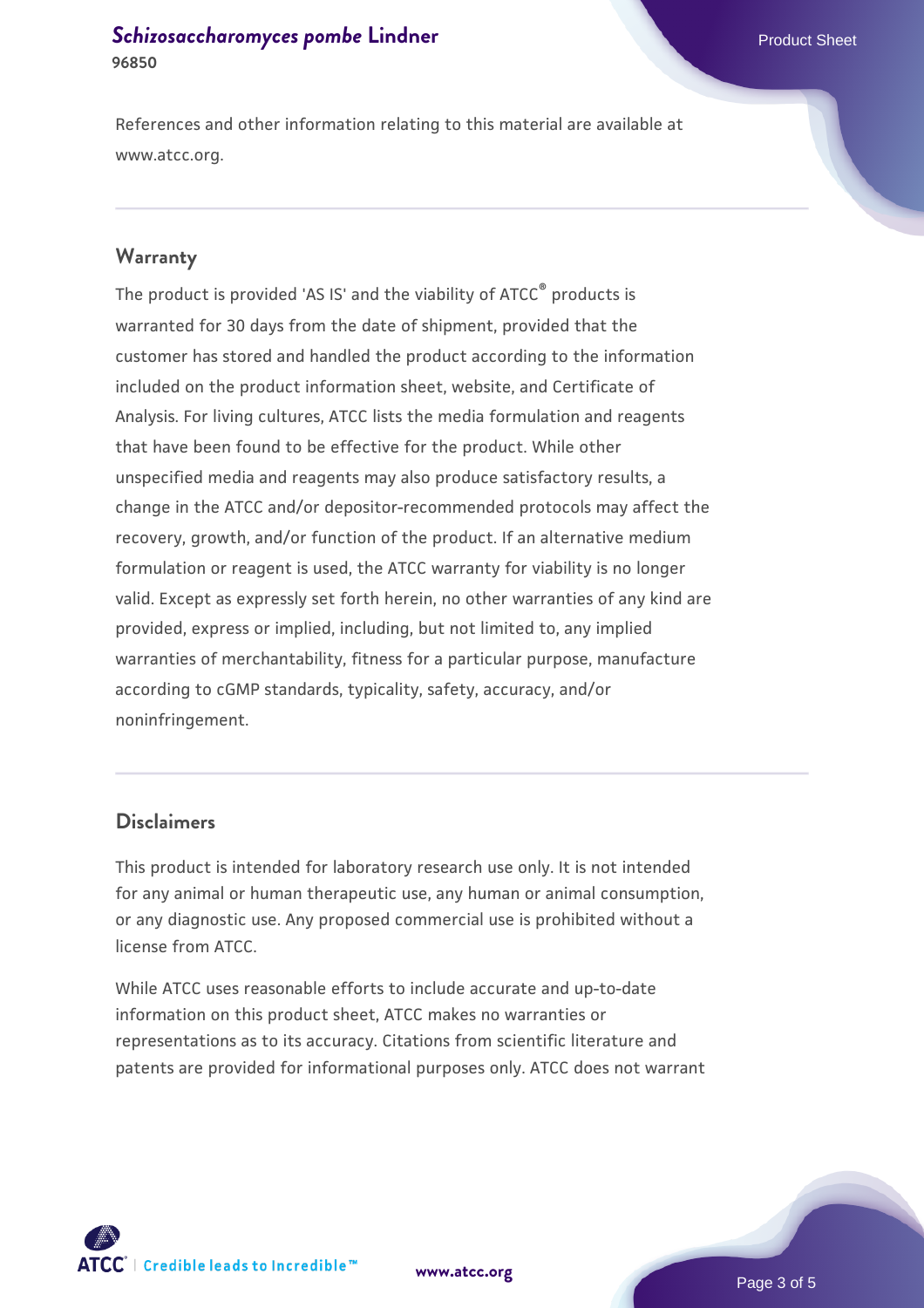that such information has been confirmed to be accurate or complete and the customer bears the sole responsibility of confirming the accuracy and completeness of any such information.

This product is sent on the condition that the customer is responsible for and assumes all risk and responsibility in connection with the receipt, handling, storage, disposal, and use of the ATCC product including without limitation taking all appropriate safety and handling precautions to minimize health or environmental risk. As a condition of receiving the material, the customer agrees that any activity undertaken with the ATCC product and any progeny or modifications will be conducted in compliance with all applicable laws, regulations, and guidelines. This product is provided 'AS IS' with no representations or warranties whatsoever except as expressly set forth herein and in no event shall ATCC, its parents, subsidiaries, directors, officers, agents, employees, assigns, successors, and affiliates be liable for indirect, special, incidental, or consequential damages of any kind in connection with or arising out of the customer's use of the product. While reasonable effort is made to ensure authenticity and reliability of materials on deposit, ATCC is not liable for damages arising from the misidentification or misrepresentation of such materials.

Please see the material transfer agreement (MTA) for further details regarding the use of this product. The MTA is available at www.atcc.org.

### **Copyright and Trademark Information**

© ATCC 2021. All rights reserved. ATCC is a registered trademark of the American Type Culture Collection.

#### **Revision**

This information on this document was last updated on 2021-05-19

#### **Contact Information**